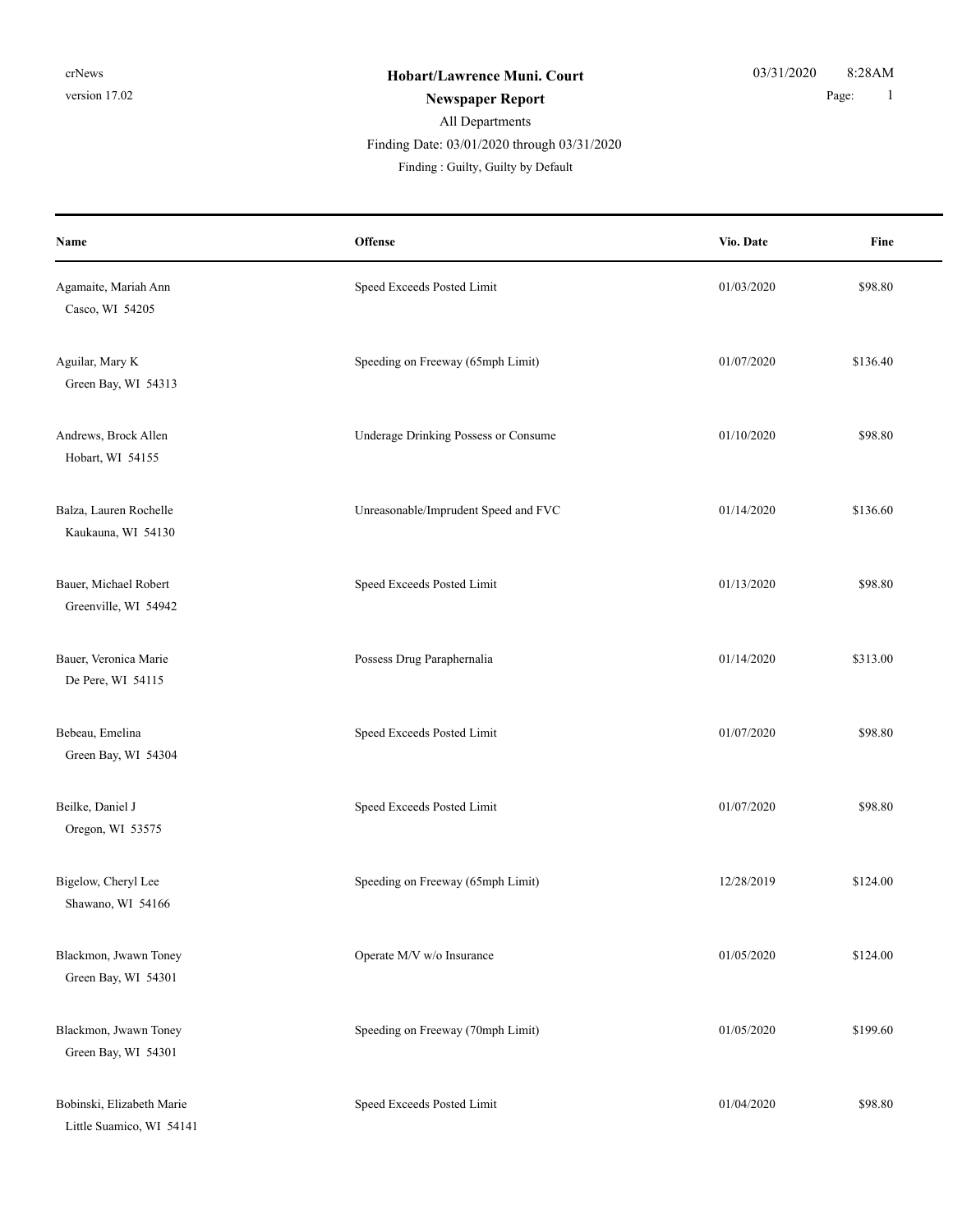## All Departments **Newspaper Report** 2 Finding Date: 03/01/2020 through 03/31/2020

| Name                                            | Offense                                 | Vio. Date  | Fine     |
|-------------------------------------------------|-----------------------------------------|------------|----------|
| Bohman, Phillip A<br>Green Bay, WI 54304        | Speed Exceeds Posted Limit              | 01/13/2020 | \$98.80  |
| Brunette, Sarah Ann<br>Pulaski, WI 54162        | Speeding on Freeway (65mph Limit)       | 01/04/2020 | \$136.40 |
| Burton, Tiana Lorean<br>Green Bay, WI 54313     | Speed Exceeds Posted Limit              | 01/30/2020 | \$124.00 |
| Carey, Jewel Amber<br>Gillett, WI 54124         | Speeding on Freeway (65mph Limit)       | 01/21/2020 | \$199.60 |
| Cary-Montoure, Maria Helen<br>Zachow, WI 54107  | Speeding on Freeway (65mph Limit)       | 01/10/2020 | \$136.40 |
| Chynoweth, Myha Arlene<br>De Pere, WI 54115     | Speed Exceeds Posted Limit              | 02/04/2020 | \$98.80  |
| Cole, William Handrick<br>Menasha, WI 54952     | Non Registration of M/V                 | 01/19/2020 | \$98.80  |
| Corn, Shavonne Wausejeun<br>Keshena, WI 54135   | Speed Exceeds Posted Limit              | 02/03/2020 | \$98.80  |
| Cornelius, Stephen Matthew<br>De Pere, WI 54115 | Speed Exceeds Posted Limit              | 01/27/2020 | \$124.00 |
| Costea, Nichole Marie<br>Green Bay, WI 54304    | Speeding on Freeway (70mph Limit)       | 01/05/2020 | \$124.00 |
| Curley, Chelsea Lee<br>Ashwaubenon, WI 54304    | Speed Exceeds Posted Limit              | 01/03/2020 | \$124.00 |
| Danoski, Mason Murat<br>Kaukauna, WI 54130      | Disorderly Conduct with a Motor Vehicle | 01/07/2020 | \$187.00 |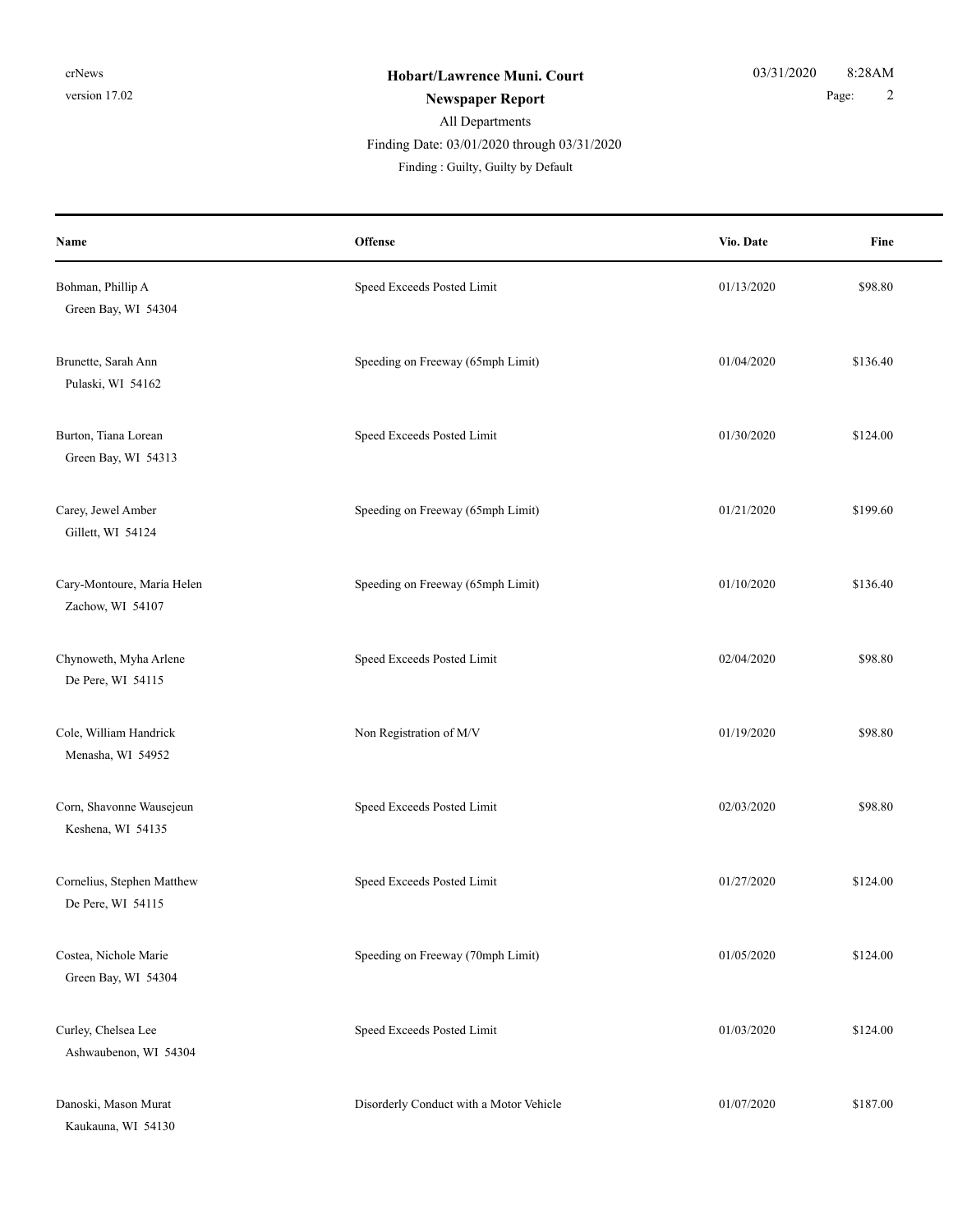### All Departments **Newspaper Report** 2 and 2 and 2 and 2 and 2 and 2 and 3 and 3 and 3 and 3 and 3 and 3 and 3 and 3 and 3 and 3 and 3 and 3 and 3 and 3 and 3 and 3 and 3 and 3 and 3 and 3 and 3 and 3 and 3 and 3 and 3 and 3 and 3 and 3 and

Finding Date: 03/01/2020 through 03/31/2020

| Name                                                  | <b>Offense</b>                       | Vio. Date  | Fine     |
|-------------------------------------------------------|--------------------------------------|------------|----------|
| David, Meloree M<br>Oneida, WI 54155                  | Operate M/V w/o Insurance            | 01/23/2020 | \$124.00 |
| Davis, Joe Anthony<br>De Pere, WI 54115               | Speed Exceeds Posted Limit           | 01/07/2020 | \$124.00 |
| Donan Flamenco, Iris Alejandra<br>Green Bay, WI 54302 | Operating M/V Under the Influence    | 01/26/2020 | \$944.50 |
| Eisch, Kody Dale<br>De Pere, WI 54115                 | Possession of THC                    | 01/04/2020 | \$313.00 |
| Eisch, Kody Dale<br>De Pere, WI 54115                 | Possess Drug Paraphernalia           | 01/04/2020 | \$38.00  |
| Eisch, Ryan William<br>Neenah, WI 54956               | Possession of THC                    | 01/04/2020 | \$313.00 |
| Eisch, Ryan William<br>Neenah, WI 54956               | Possess Drug Paraphernalia           | 01/04/2020 | \$38.00  |
| Farlow, Jared Ellis<br>De Pere, WI 54115              | Non Registration of M/V              | 01/30/2020 | \$98.80  |
| Fisher, Scott M<br>Darien, IL 60561                   | Speeding on Freeway (65mph Limit)    | 12/27/2019 | \$124.00 |
| Folkman, Jennifer Audrey<br>Pulaski, WI 54162         | Speeding on Freeway (65mph Limit)    | 01/15/2020 | \$38.00  |
| Free, Billy Joe<br>Green Bay, WI 54304                | Disorderly Conduct                   | 01/05/2020 | \$313.00 |
| Frehse, Michael Patrick<br>Oneida, WI 54155           | Unreasonable/Imprudent Speed and FVC | 01/02/2020 | \$136.60 |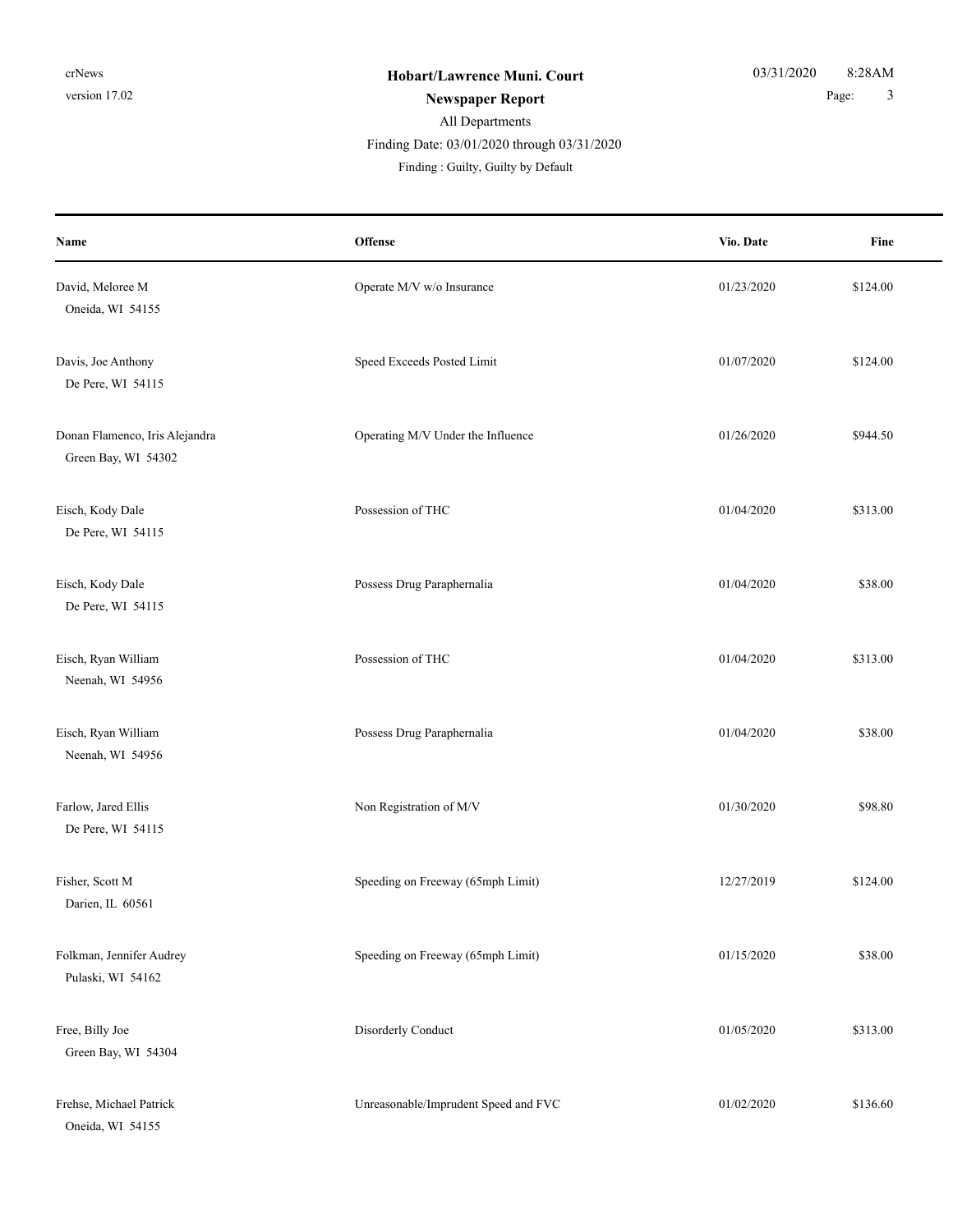# All Departments **Newspaper Report** 2 and 2 and 2 and 2 and 2 and 2 and 2 and 2 and 2 and 2 and 2 and 2 and 2 and 2 and 2 and 2 and 2 and 2 and 2 and 2 and 2 and 2 and 2 and 2 and 2 and 2 and 2 and 2 and 2 and 2 and 2 and 2 and 2 and 2 and Finding Date: 03/01/2020 through 03/31/2020

| Name                                                 | Offense                              | Vio. Date  | Fine     |
|------------------------------------------------------|--------------------------------------|------------|----------|
| Garsow Howlett, Raina Katherine<br>Seymour, WI 54165 | Speed Exceeds Posted Limit           | 01/06/2020 | \$98.80  |
| Griffin, Anthony J<br>Oneida, WI 54155               | Operating While Revoked              | 01/03/2020 | \$313.00 |
| Griffin, Anthony J<br>Oneida, WI 54155               | Speed Exceeds Posted Limit           | 01/03/2020 | \$124.00 |
| Groos, Bryson James<br>Bark River, MI 49807          | Speed Exceeds Posted Limit           | 01/03/2020 | \$149.20 |
| Grunewald, Curtis Lyle<br>Bonduel, WI 54107          | Automobile Following Too Closely     | 01/14/2020 | \$124.00 |
| Gutowski, Orion David<br>Milwaukee, WI 53212         | Violate DL Restrictions Class D or M | 01/05/2020 | \$124.00 |
| Halverson, Troy M<br>Stevens Point, WI 54481         | Speed Exceeds Posted Limit           | 12/28/2019 | \$98.80  |
| Hatton, Nicholas James<br>Green Bay, WI 54303        | Operate M/V w/o Insurance            | 01/13/2020 | \$124.00 |
| Hatton, Nicholas James<br>Green Bay, WI 54303        | Speed Exceeds Posted Limit           | 01/13/2020 | \$149.20 |
| Herre, Angela Lori-Ann<br>De Pere, WI 54115          | Speed Exceeds Posted Limit           | 01/04/2020 | \$98.80  |
| Hill, Kendra Marie<br>De Pere, WI 54115              | Fail Apply Title Transfer            | 01/05/2020 | \$98.80  |
| Hill, Kendra Marie<br>De Pere, WI 54115              | Display Unauthorized Registration    | 01/05/2020 | \$161.80 |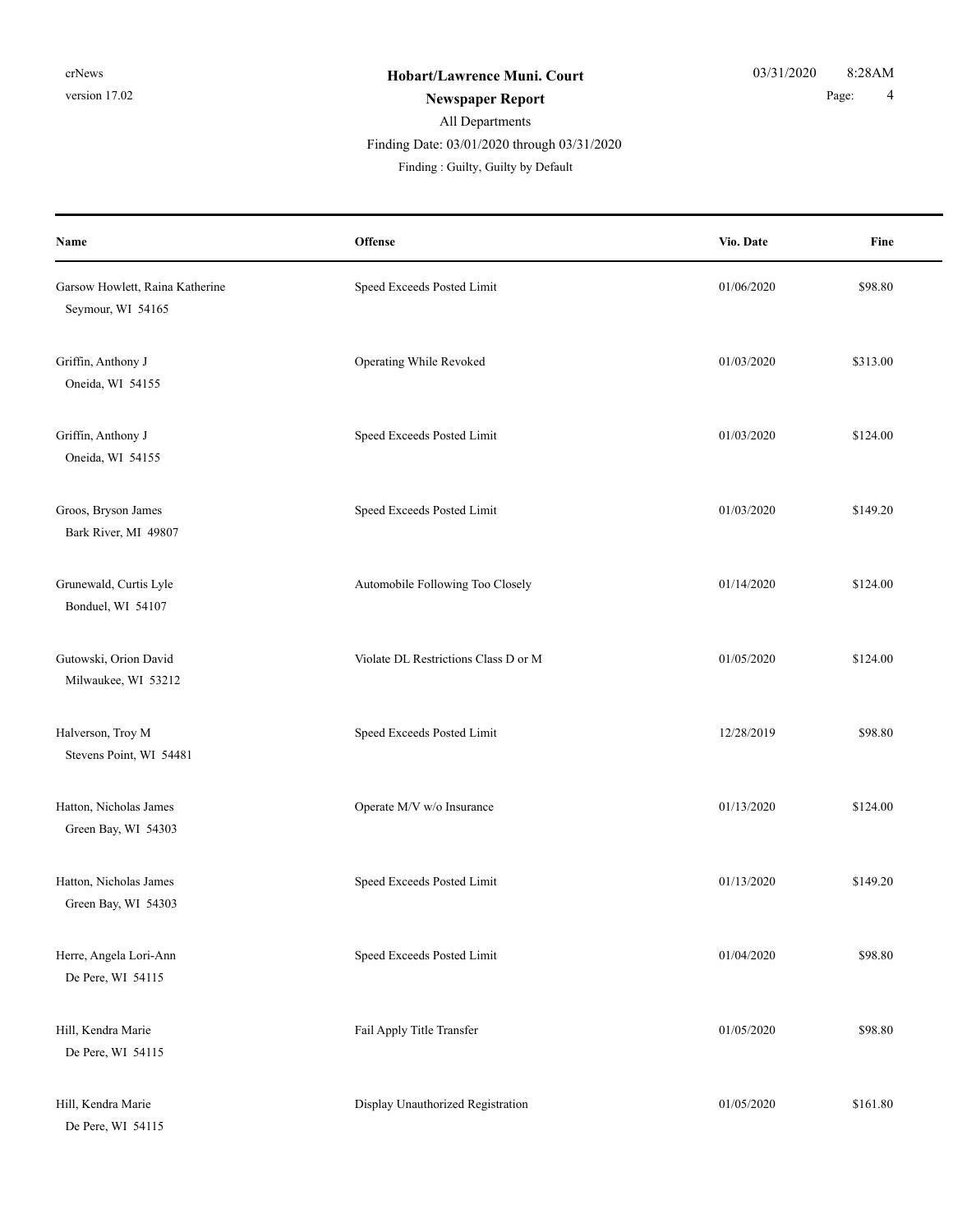# All Departments **Newspaper Report** 5

Finding Date: 03/01/2020 through 03/31/2020

| Name                                            | <b>Offense</b>                          | Vio. Date  | Fine     |
|-------------------------------------------------|-----------------------------------------|------------|----------|
| Hill, Kendra Marie<br>De Pere, WI 54115         | Operate M/V w/o Insurance               | 01/05/2020 | \$124.00 |
| Hill, Kendra Marie<br>De Pere, WI 54115         | Speed Exceeds Posted Limit              | 01/05/2020 | \$98.80  |
| Holtslander, Ashley Marie<br>Kimberly, WI 54136 | Speeding on Freeway (70mph Limit)       | 01/05/2020 | \$124.00 |
| John, Alexis Mae<br>Keshena, WI 54135           | Speeding on Freeway (65mph Limit)       | 01/15/2020 | \$124.00 |
| Jordan, Frank David<br>Green Bay, WI 54301      | Non Registration of M/V                 | 01/15/2020 | \$98.80  |
| Jordan, Frank David<br>Green Bay, WI 54301      | Display Unauthorized Registration       | 01/15/2020 | \$161.80 |
| Kanzenbach, Erin Leah<br>Pulaski, WI 54162      | Speeding on Freeway (65mph Limit)       | 12/27/2019 | \$124.00 |
| Kuehl, Peter James<br>Waupaca, WI 54981         | Speed Exceeds Posted Limit              | 01/10/2020 | \$124.00 |
| Lapere, Victor Thomas<br>Green Bay, WI 54303    | Speed Exceeds Posted Limit              | 01/05/2020 | \$124.00 |
| Lapere, Victor Thomas<br>Green Bay, WI 54303    | Operate M/V by Permittee w/o Instructor | 01/05/2020 | \$98.80  |
| Lee, Laiyah Y<br>Oneida, WI 54155               | Automobile Following Too Closely        | 01/03/2020 | \$124.00 |
| Lee, Sou<br>Sheboygan, WI 53081                 | Failure to Report Accident              | 01/13/2020 | \$124.00 |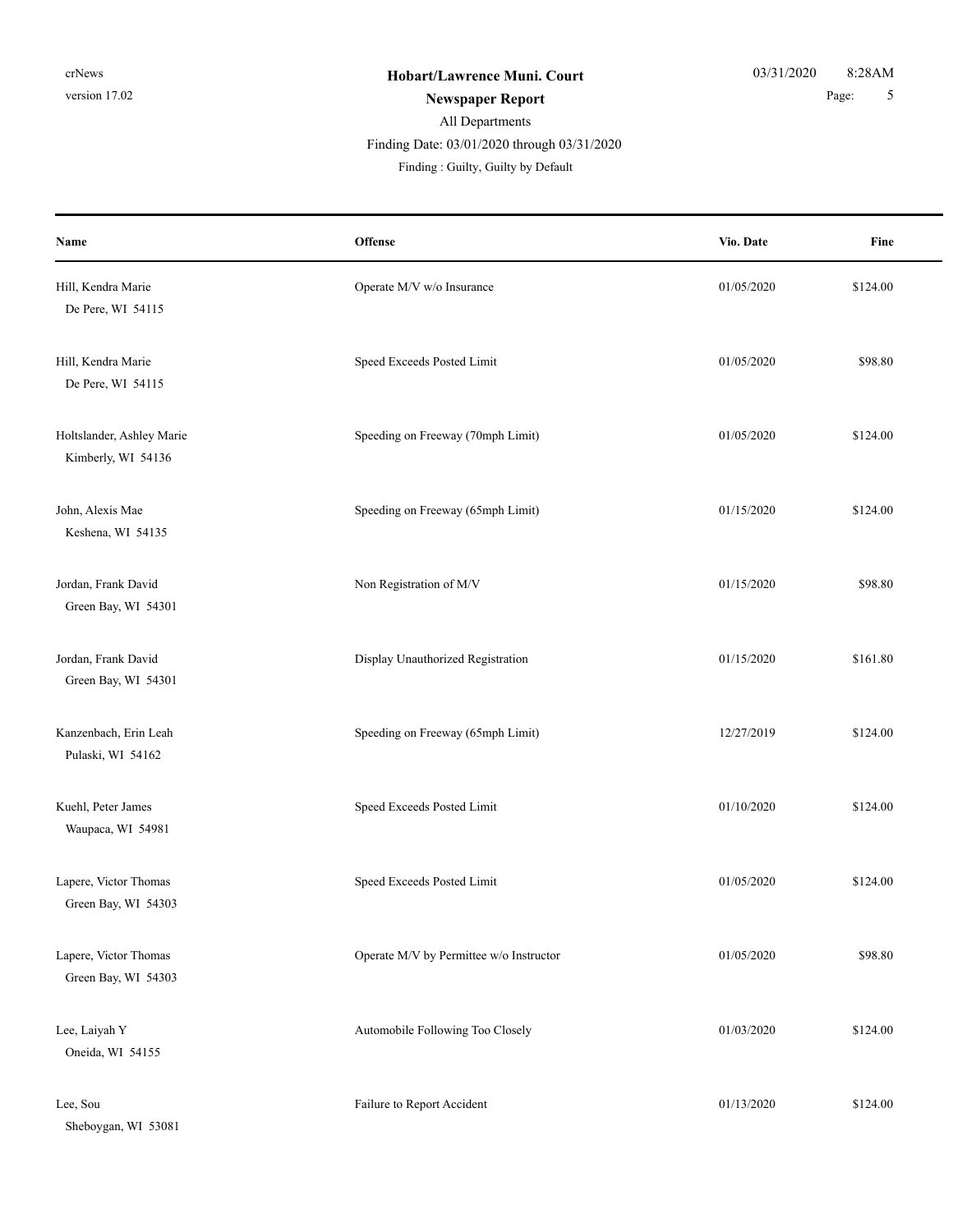# All Departments **Newspaper Report** 6 **Page:** 6 Finding Date: 03/01/2020 through 03/31/2020

| Name                                              | Offense                              | Vio. Date  | Fine     |
|---------------------------------------------------|--------------------------------------|------------|----------|
| Mallinger, Kathy Ann<br>Appleton, WI 54915        | Non Registration of M/V              | 01/14/2020 | \$98.80  |
| Martin, Vanessa Marie<br>Oneida, WI 54155         | Possess Drug Paraphernalia           | 01/12/2020 | \$313.00 |
| Martinez Martinez, Gabriel<br>Green Bay, WI 54313 | Speed Exceeds Posted Limit           | 01/11/2020 | \$38.00  |
| Mcnabb, Alivia Jean<br>De Pere, WI 54115          | Non Registration of M/V              | 01/11/2020 | \$98.80  |
| Metoxen, Terrance D<br>Green Bay, WI 54303        | Operate M/V After Reg Susp           | 01/22/2020 | \$98.80  |
| Metoxen, Terrance D<br>Green Bay, WI 54303        | Operating While Suspended            | 01/22/2020 | \$124.00 |
| Mills, Bryan Arthur<br>Pulaski, WI 54162          | Speeding on Freeway (65mph Limit)    | 01/10/2020 | \$199.60 |
| Morella, Brooklyn Rayne<br>De Pere, WI 54115      | Speed Exceeds Posted Limit           | 01/21/2020 | \$149.20 |
| Murphy, Sharon Kay<br>Freedom, WI 54130           | Passing Vehicle Indicating Left Turn | 01/17/2020 | \$136.60 |
| Nardi, Jami Nicole<br>De Pere, WI 54115           | Speeding on Freeway (70mph Limit)    | 01/05/2020 | \$224.80 |
| Nelson, Christopher D<br>Green Bay, WI 54313      | Speed Exceeds Posted Limit           | 01/02/2020 | \$98.80  |
| Nickel, Kevin Anthony<br>Oneida, WI 54155         | <b>Inattentive Driving</b>           | 01/13/2020 | \$38.00  |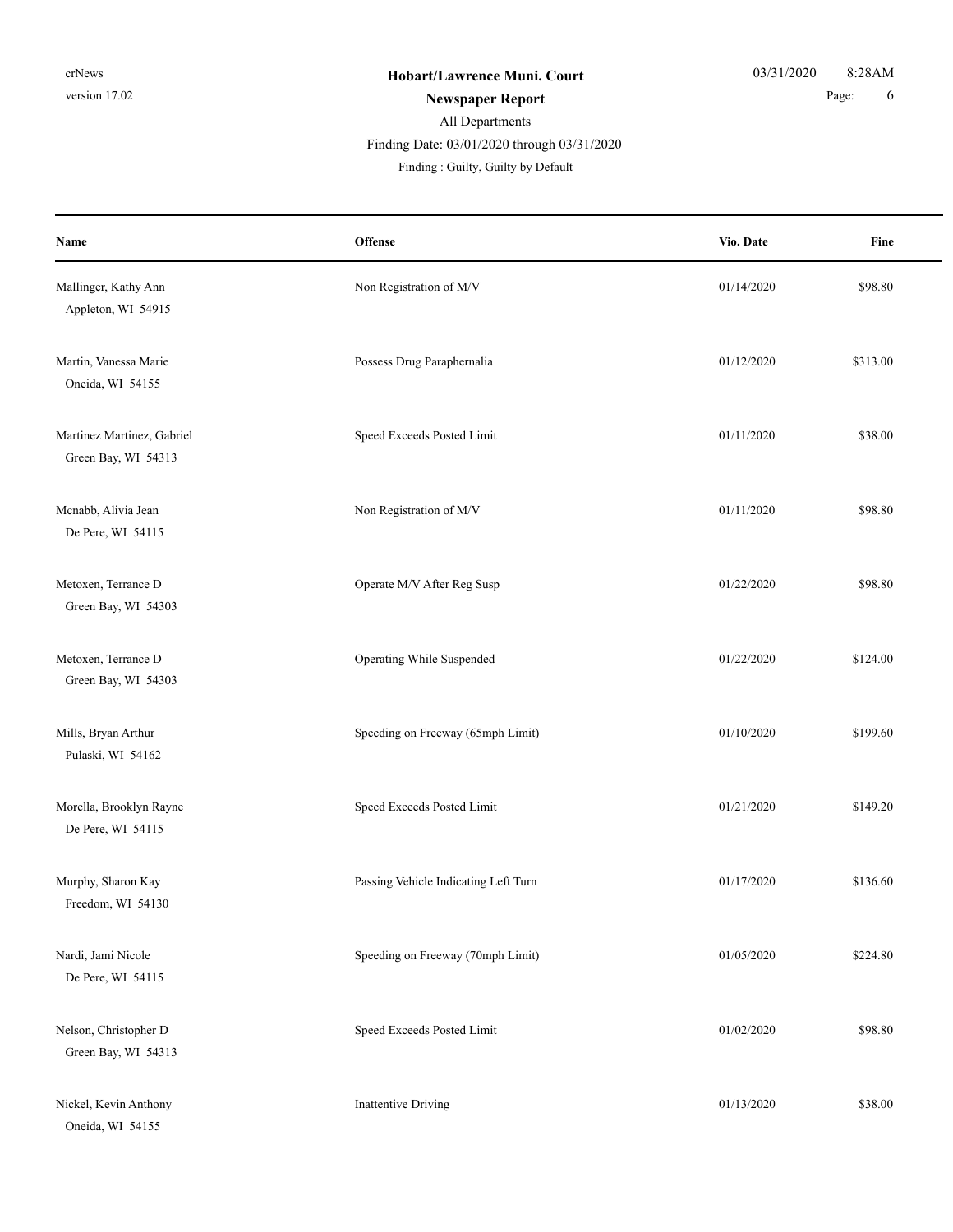# All Departments **Newspaper Report** 7 Finding Date: 03/01/2020 through 03/31/2020

| Name                                           | Offense                               | Vio. Date  | Fine     |
|------------------------------------------------|---------------------------------------|------------|----------|
| Nowakowski, Carl Marian<br>Mequon, WI 53092    | Speeding on Freeway (65mph Limit)     | 12/27/2019 | \$98.80  |
| Olson, Matthew Scott<br>Green Bay, WI 54303    | Operating While Suspended             | 01/22/2020 | \$124.00 |
| Olson, Matthew Scott<br>Green Bay, WI 54303    | Speed Exceeds Posted Limit            | 01/22/2020 | \$149.20 |
| Oshkeshequoam, Kathie Lee<br>Keshena, WI 54135 | Speeding on Freeway (65mph Limit)     | 12/28/2019 | \$124.00 |
| Oshkeshequoam, Kathie Lee<br>Keshena, WI 54135 | Operate M/V w/o Proof of Insurance    | 12/28/2019 | \$10.00  |
| Ott, Clayton Mitchell<br>De Pere, WI 54115     | Underage Drinking Possess or Consume  | 01/10/2020 | \$98.80  |
| Pardee, Jessie A<br>Green Bay, WI 54311        | Speeding on Freeway (65mph Limit)     | 01/10/2020 | \$98.80  |
| Parish, David Henry<br>Green Bay, WI 54301     | Failure to Keep Vehicle Under Control | 01/02/2020 | \$98.80  |
| Pawlowski, Ryan William<br>De Pere, WI 54115   | Underage Drinking Possess or Consume  | 01/10/2020 | \$98.80  |
| Phillips, Sarah L<br>Green Bay, WI 54313       | Operate M/V w/o Insurance             | 01/04/2020 | \$124.00 |
| Phillips, Sarah L<br>Green Bay, WI 54313       | Operate w/o Valid License             | 01/04/2020 | \$124.00 |
| Pichette, Ethan Patrick<br>De Pere, WI 54115   | Underage Drinking Possess or Consume  | 01/10/2020 | \$98.80  |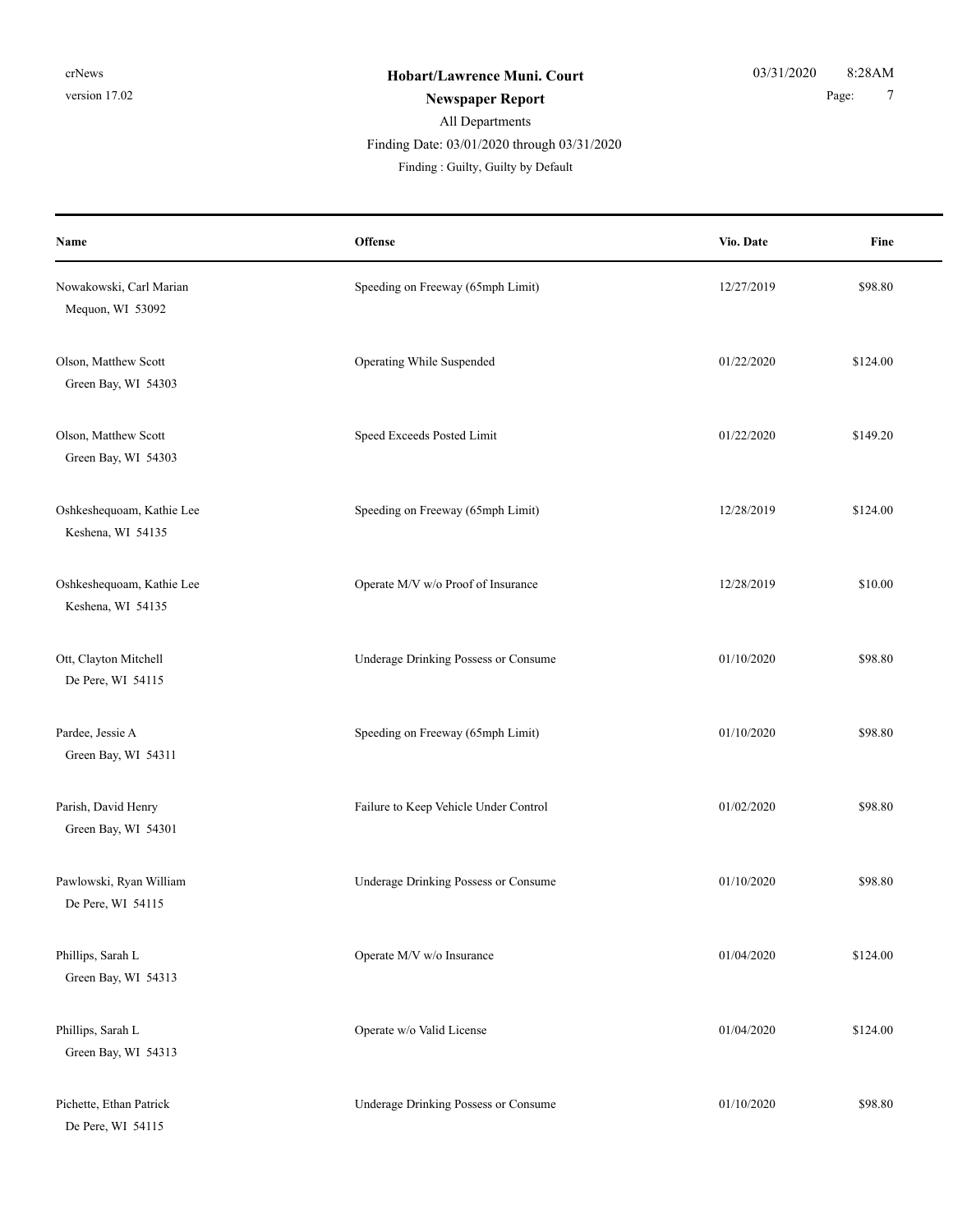# All Departments **Newspaper Report** 8 Finding Date: 03/01/2020 through 03/31/2020

| Name                                           | <b>Offense</b>                       | Vio. Date  | Fine     |
|------------------------------------------------|--------------------------------------|------------|----------|
| Plath, Logan Dale<br>Green Bay, WI 54313       | Speed Exceeds Posted Limit           | 02/04/2020 | \$124.00 |
| Post, Jacob William<br>Green Bay, WI 54311     | Unreasonable/Imprudent Speed and FVC | 01/08/2020 | \$136.60 |
| Powless, James L<br>Oneida, WI 54155           | Possess Drug Paraphernalia           | 01/15/2020 | \$313.00 |
| Radish, Matthew L<br>Elm Grove, WI 53122       | Speed Exceeds Posted Limit           | 01/12/2020 | \$98.80  |
| Reed, Michael Emerson<br>De Pere, WI 54115     | Speed Exceeds Posted Limit           | 01/29/2020 | \$98.80  |
| Rihn, Nathan Alan<br>Pulaski, WI 54162         | Operate M/V w/o Proof of Insurance   | 12/28/2019 | \$10.00  |
| Rockman, Jennifer J<br>Keshena, WI 54135       | Possess Drug Paraphernalia           | 01/12/2020 | \$313.00 |
| Rozmiarek, Mandy Lynn<br>Black Creek, WI 54106 | Speeding on Freeway (70mph Limit)    | 12/27/2019 | \$124.00 |
| Rudloff, Michele A<br>Green Bay, WI 54302      | Operate M/V w/o Insurance            | 01/03/2020 | \$124.00 |
| Rudloff, Michele A<br>Green Bay, WI 54302      | Speed Exceeds Posted Limit           | 01/03/2020 | \$98.80  |
| Rusch, Cliff Mathew<br>Manitowoc, WI 54220     | Speed Exceeds Posted Limit           | 01/07/2020 | \$98.80  |
| Sanchez, Robert<br>Green Bay, WI               | Speed Exceeds Posted Limit           | 01/22/2020 | \$98.80  |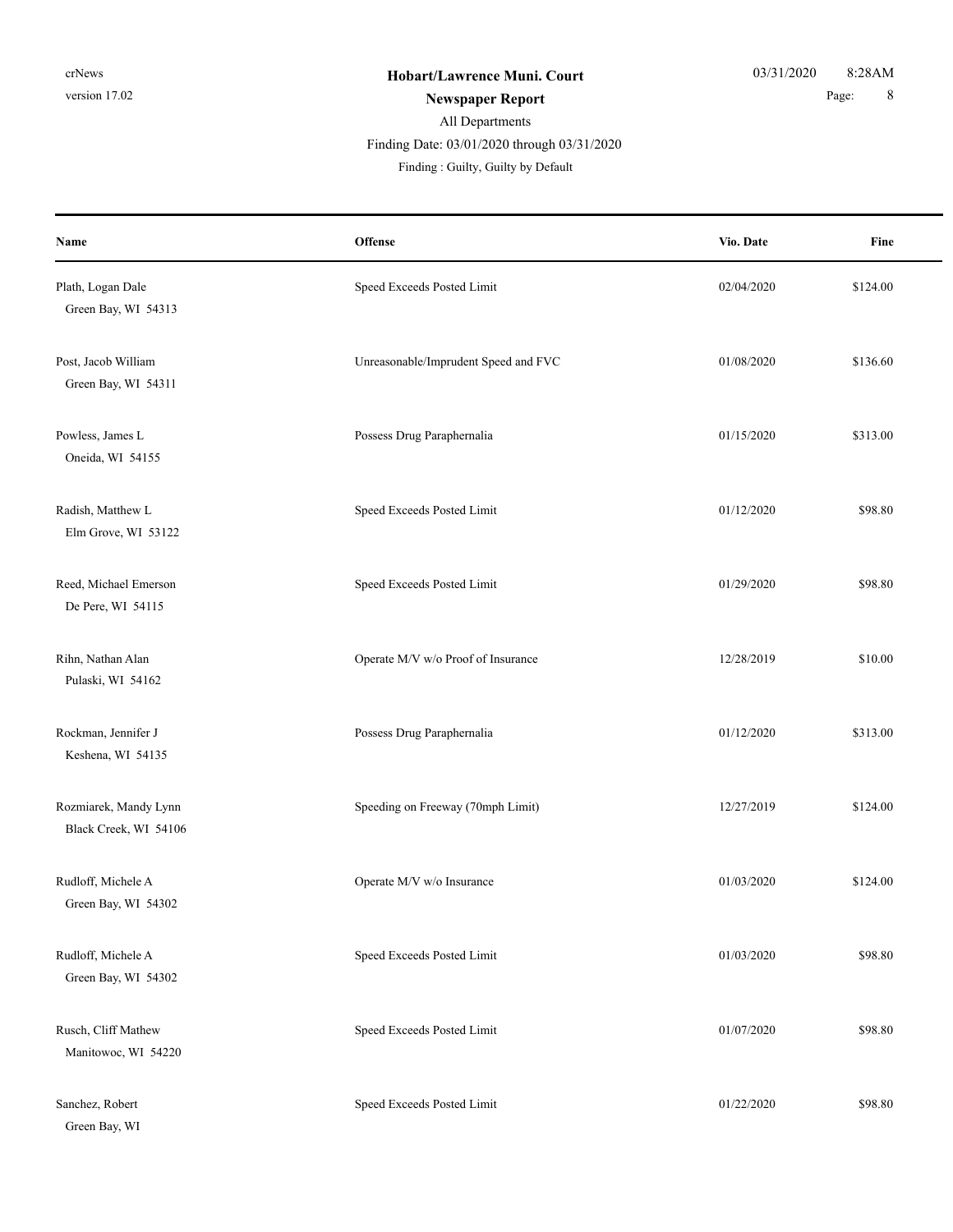**Name**

#### All Departments **Newspaper Report** 9 Finding : Guilty, Guilty by Default Finding Date: 03/01/2020 through 03/31/2020

**Offense** Fine **Vio. Date** Servais, Thomas Lee Servais, Thomas Lee Servais, Thomas Lee Servais, Thomas Lee Servais, Thomas Lee Servais, Thomas Lee Servais, Thomas Lee Servais, 20109/2020 \$10.00 De Pere, WI 54115 Serwin, Alexander Michael **Serwin**, Alexander Michael **Serwin**, Alexander Michael **Serwin**, Alexander Michael **\$98.80** De Pere, WI 54115 Sippl, Bryce Edward States and Non Registration of M/V 01/05/2020 \$98.80 Green Bay, WI 54311 Skenandore, Joslin L Speed Exceeds Posted Limit 01/06/2020 \$38.00 Green Bay, WI 54303 Skenandore, Joslin L Company Company Company United Suspended 01/06/2020 \$124.00 Green Bay, WI 54303 Slattebo, Cayla Marie Speeding on Freeway (70mph Limit) 01/05/2020 \$124.00 Green Bay, WI 54303 Spitzer, Alex Michael Underage Drinking Possess or Consume 01/10/2020 \$98.80 De Pere, WI 54115

Techmeier, Ryan Michael Speed Exceeds Posted Limit 01/29/2020 \$98.80 Seymour, WI 54165

Green Bay, WI 54302

Green Bay, WI 54303

Green Bay, WI 54303

De Pere, WI 54115

Tegtmeyer, James Louis **Automobile Following Too Closely** 01/14/2020 8124.00

Tran, Nha T Tran, Nha T 5136.60 Trepanier, Brittany Lou **Possess Drug Paraphernalia** 01/04/2020 \$313.00 Tressler, Thomas Michael Consume Underage Drinking Possess or Consume 01/28/2020 \$187.00